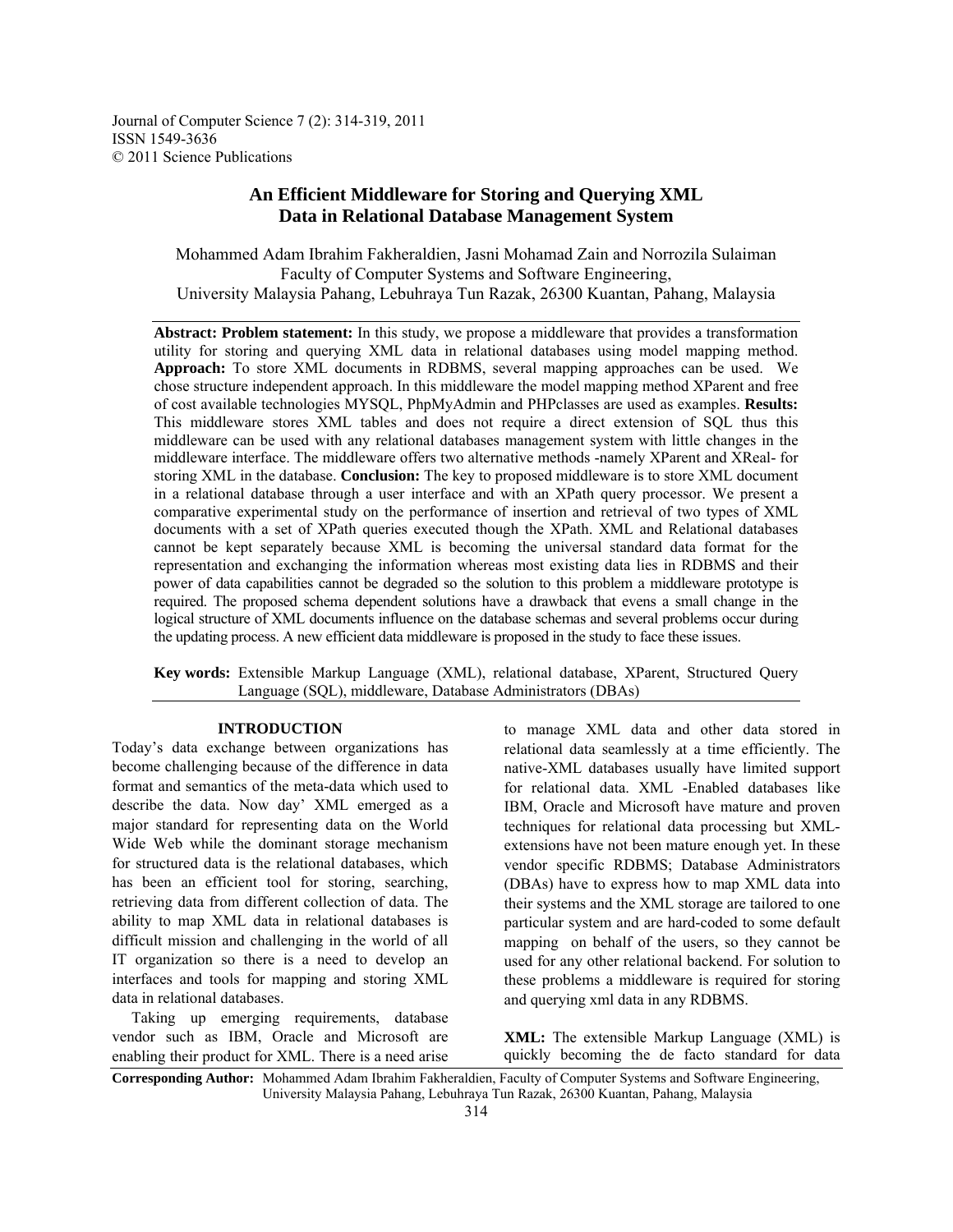exchange over the Internet and now it plays a central role in data management, transformation, and exchange. Since it s introduction to industry in the late 1990s, XML (Amirian and Alesheikh, 2008) has achieved widespread support and adoption among all the leading software tools, server, and database vendor s. As importantly, XML has become the lingua franca for data by lowering the cost of processing, searching, exchanging, and re-using information. XML provides a standardized, selfdescribing means for expressing information in a way that is readable by humans and easily verified, transformed, and published. This allows both information workers and automated applications to better find and uses the information they need. In addition, data can be transmitted to remote services anywhere on the Internet using XML-based Web services to take advantage of the new ubiquity of connected software applications. The openness of XML (Augeri *et al*., 2007). allows it to be exchanged between virtually any hardware, software, or operating system. Simply put, XML opens the door for information interchange without restriction. For its features in good description and transmission, the hot topic is to seek the best way for storing XML documents in order to get high query processing efficiency. At present, storing XML document in relational database is a promising way for that relational database is mature.

**Relational Databases:** Today, the dominant storage mechanism for structured enterprise data is the relational database, which has proven itself an efficient tool for storing, searching for, and retrieving information from massive collections of data. Relational databases specialize in relating individual data records grouped by type in tables. Developers can join records together as needed using SQL (Structured Query Language) and present one or more records to end-users as meaningful information. The relational database model revolutionized enterprise data storage with its simplicity, efficiency, and cost effectiveness. Relational databases have been prevalent in large corporations since the 1980s, and they will likely remain the dominant storage mechanism for enterprise data in the foreseeable future. Despite these strengths, relational databases lack the flexibility to seamlessly integrate with other systems, since this was not historically a requirement of the database model (Wilson, 2001). In addition, although relational databases share many similarities, there are enough differences between the major commercial implementations to make developing

applications to integrate multiple products difficult. Among the challenges are differences in data types, varying levels of conformance to the SQL standard, proprietary extensions to SQL, and so on.

## **MATERIALS AND METHODS**

**Structure Independent Mapping Approach:** The structure independent mapping approach is explained with a sample XML document shown in Fig. 1. In this study, we employ the data model of XPath (Haw and Lee, 2008) to represent XML documents. In the XPath data model, XML documents are modeled as an ordered and directed labeled tree. There are seven types of nodes. In this study, we consider only the following four types of nodes for the sake of simplicity: root, element, text and attribute. The root node is a virtual node pointing to the root element of an XML document.

 **The XRel Method:** This approach (Association for Computing Machinery, 2001) stores XML documents in four different tables; Element table stores only the document structure. Text table holds only text data. Attribute table stores attribute values. Path table keeps unique paths in XML documents. The key to this method is the path table and regions associated with the inner nodes in the tree.

Element ( DocID, PathID, Start, End, Index) Attribute (DocID, PathID, Start, End,Value) Text (DocID, PathID, Start, End, Value) Path (PathID, Pathexp)

 The database attributes DocID, PathID, Start, End, and value represent document identifier, start position of a region, end position of a region, and string-value, respectively. Each node is associated with start and end positions. A region (or the pair of start and end positions) implies a containment between elements with regards to the ancestor-descendant and parentchild relationships. For example, a node, ni, is reachable from another node nj, if the region of ni is included in the region of nj. In our study, we modified some attributes of tables in XRel approach: we added a ParentID column to Element, Attribute, and Text tables to find parent nodes easily. We put NodeID and last descendant node id (EndDescID) attributes instead of start and end columns in Element table. The XRel four tables (Path, Element, Attribute and Text) can be seen in Table1-4 for the XML document given in Fig. 1as following: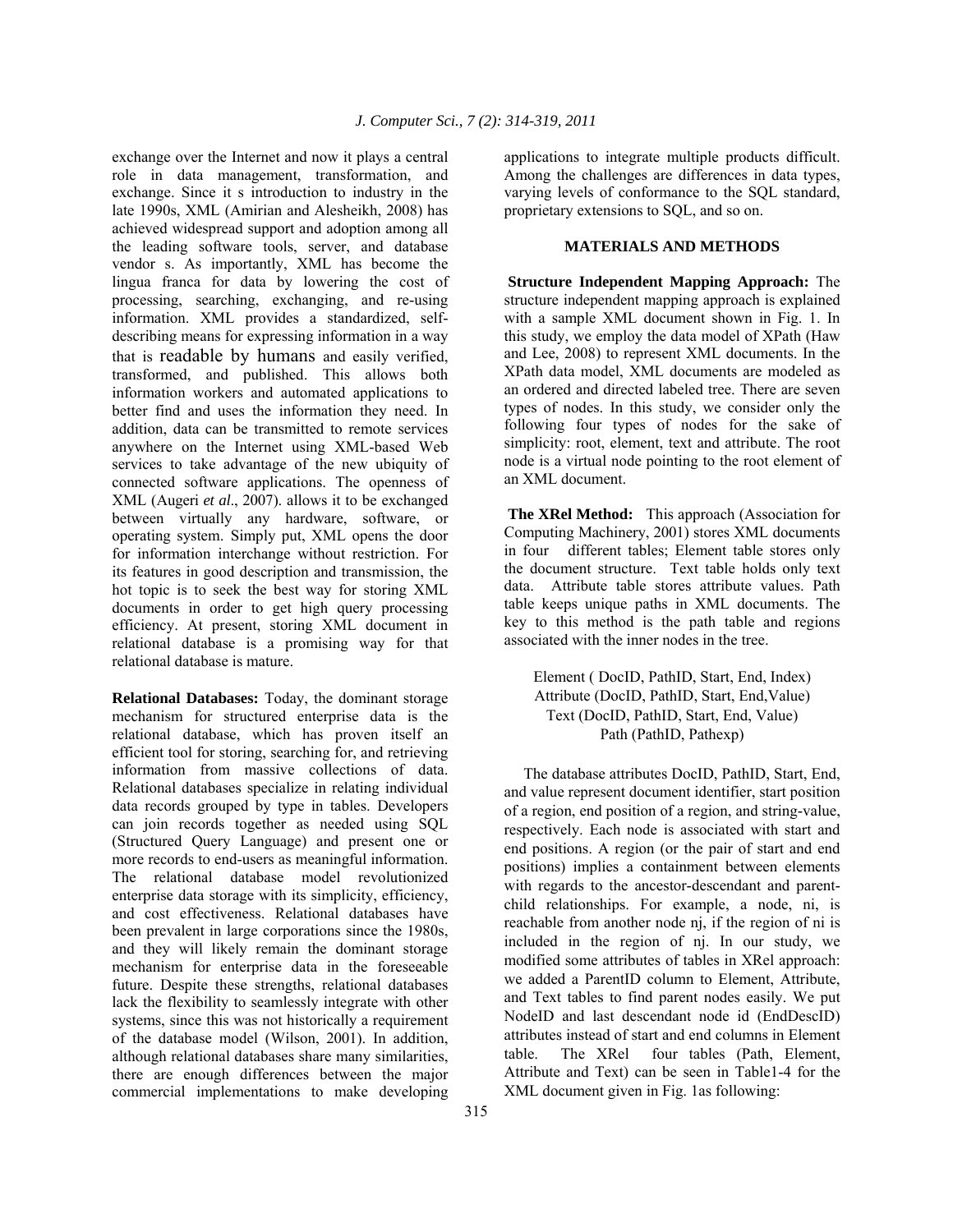| Table 1: Path table |                                   |
|---------------------|-----------------------------------|
| Path                | PathEXP                           |
| -1                  | /address book                     |
| $\mathfrak{D}$      | /address book/card                |
| 3                   | /address book/card/@no            |
|                     | /address book/card/name           |
| 5                   | /address book/card/name/surname   |
| 6                   | /address book/card/name/given     |
|                     | /address book/card/name/other     |
| 8                   | /address book/card/title          |
| 9                   | /address book/card/address        |
| 10                  | /address book/card/address/street |
| 11                  | /address book/card/address/city   |
| 12                  | /address book/card/address/state  |
| 13                  | /address book/card/address/zip    |
| 14                  | /address book/card/name/contact   |
| 15                  | /address book/card/contact/phone  |

Table 2: Element table

| Nod ID         | EndDesc ID | Path ID | Parent ID      | Ordinal |
|----------------|------------|---------|----------------|---------|
|                | 51         |         | U              |         |
| $\overline{2}$ | 25         | 2       |                |         |
| 5              | 11         |         | 2              |         |
| 6              |            | 5       | 5              |         |
| 8              | 9          | 6       | 5              |         |
| 10             | 11         |         | 5              |         |
| 12             | 13         | 8       | 2              |         |
| 14             | 22         | 9       | $\mathfrak{D}$ |         |
| 15             | 16         | 10      | 14             |         |
| 17             | 18         | 11      | 14             |         |
| 19             | 20         | 12      | 14             |         |
| 21             | 22         | 13      | 14             |         |
| 23             | 25         | 14      | 2              |         |
| 24             | 25         | 15      | 23             |         |

```
<address book>
 \alpha <card no="1">
  <name><surname>Adam</surname>
 <given>John</given>
         <other>Tom</other>
         </name><title>Prof.Dr<title>
          <address>
<street>3<sup>rd</sup> Floor, C11 ABC</sreet>
          lakeside</street>
         <city>Nyala</city>
         <state>AB<state>
         <zip>12345</zip>
         \leq/address>
           <contact>
         <phone>989937</phone>
            \le/contact>
\langle \text{card} \rangle\triangleleft address book\triangleright
```
Fig. 1: Sample XML Table 3: Attribute table

| Nod ID              | Path ID<br>Value |           | Parent             | ID |
|---------------------|------------------|-----------|--------------------|----|
| 3                   | 3                |           | $\overline{c}$     |    |
| Table 4: Text table |                  |           |                    |    |
| Nod ID              | Path ID          | Parent ID | Value              |    |
| 7                   | 5                | 6         | Adam               |    |
| 9                   | 6                | 8         | John               |    |
| 11                  | 7                | 10        | Tom                |    |
| 13                  | 8                | 12        | Prof.DR            |    |
| 16                  | 9                | 15        | 3rd Floor, C11 ABC |    |
| 18                  | 10               | 17        | Nyala              |    |
| 20                  | 11               | 19        | AB                 |    |
| 22                  | 12               | 21        | 12345              |    |

**The XParent Method:** XParent (Jiang *et al*., 2002) is a model mapping schema. Like Xrel, XParent uses the Path index table, but it uses the Edge and Edgevalue approach to store the parent-child relationship. This relationship is maintained in a separate table (DataPath), again, to reduce the join cost. XParent is chosen because it outperforms significantly current state-of-the-art model mapping approaches like Edge and particularly for query performance (Ali, 2006). The XParent schema stores the node information of the XML data graph of an XML document into four tables:

> LabelPath (ID, Len, Path) DataPath (Pid, Cid) Element (PathID,Did,Ordinal) Data (PathID, Did, Ordinal, Value)

 Table LabelPath stores the information of labelpaths of an XML data graph. The attributes ID and Len denote the unique ID and the length of each label-path, respectively. The attribute Path denotes the name of the corresponding label-path which is a sequence of node names in the label-path. Table DataPath stores the information of parent-child relationships of an XML data graph. The attributes Pid and Cid denote the node number of the corresponding parent node and child node of an edge, respectively. Table Data stores the information of the nodes of the XML data graph if the corresponding elements or attributes in an XML document have a value. The attributes PathID and Did denote the ID of label-path (i.e., the foreign key of the ID in Table LabelPath) and the node number of the node, respectively. The attribute Ordinal denotes the ordinal number of the node among its sibling-nodes with the same name. The attribute Value denotes the value of the node, where the value of anode is the value of the corresponding element or attribute in the XML document. Table Element is similar with Table Data, except that Table Element does not store the value of each node.

# *J. Computer Sci., 7 (2): 314-319, 2011*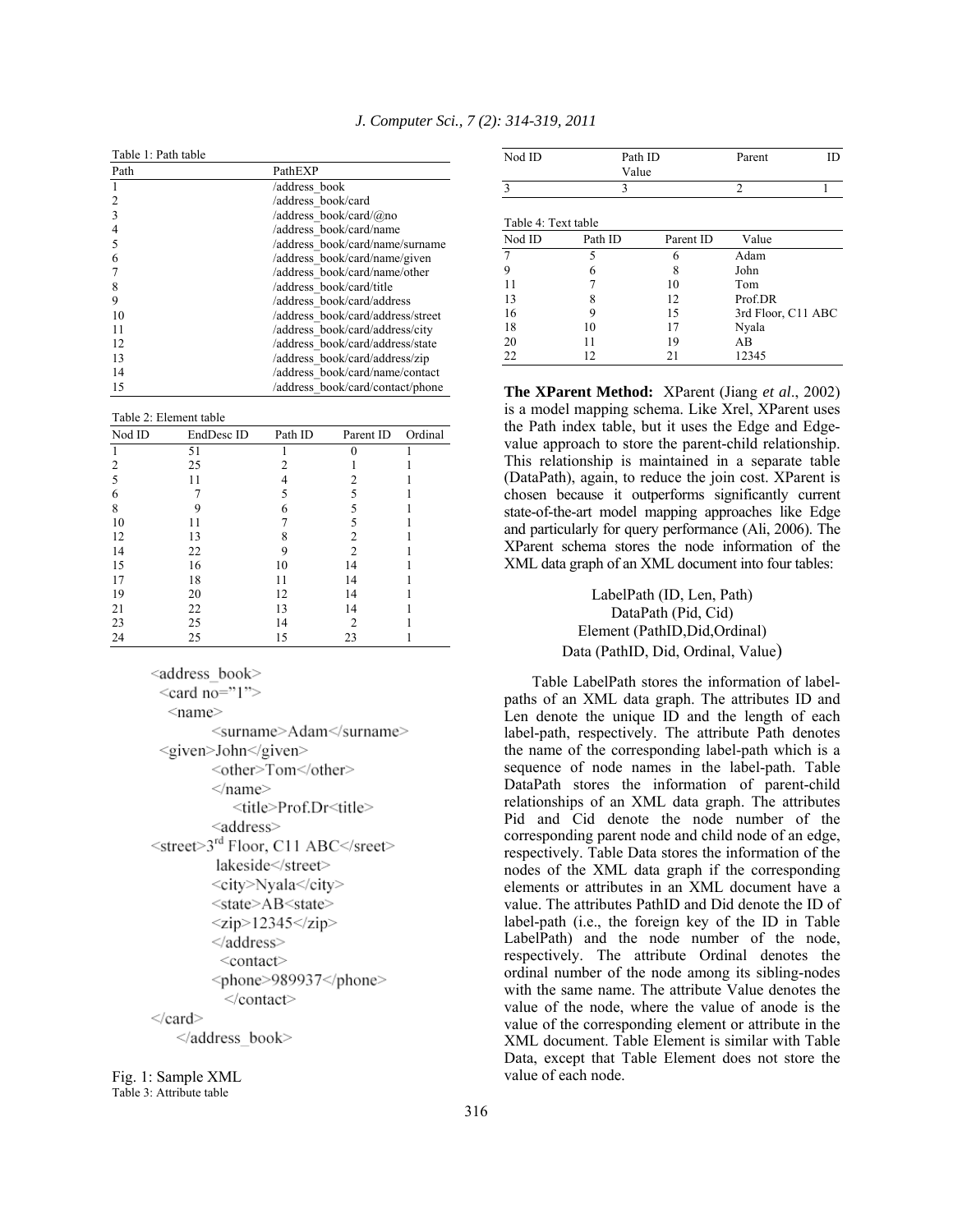

Fig. 2: T he XML Tree the sample XML



Fig. 3: Middelware structure

**The middleware architecture and its implementation:** The main idea for the implementation of the prototype is taken from (Şevkli *et al*., 2004) with modification of usage of available mapping strategy XParent instead of other method. We chose MYSQL as the DBMS for storing and retrieving XML documents using structure independent mapping approach because it is free of cost, open source and easily available. This implementation adds collection support to the MYSQL database. A collection is a set of XML document stored in fixed schema of tables. In this case it a set of fixed schema tables according to the proposed by XParent (Fakhraldien *et al*., 2010)In reality, MySQL database model does not change, but from the user point of view, inside a database there is not only tables but also collections. In addition, the users can not modify or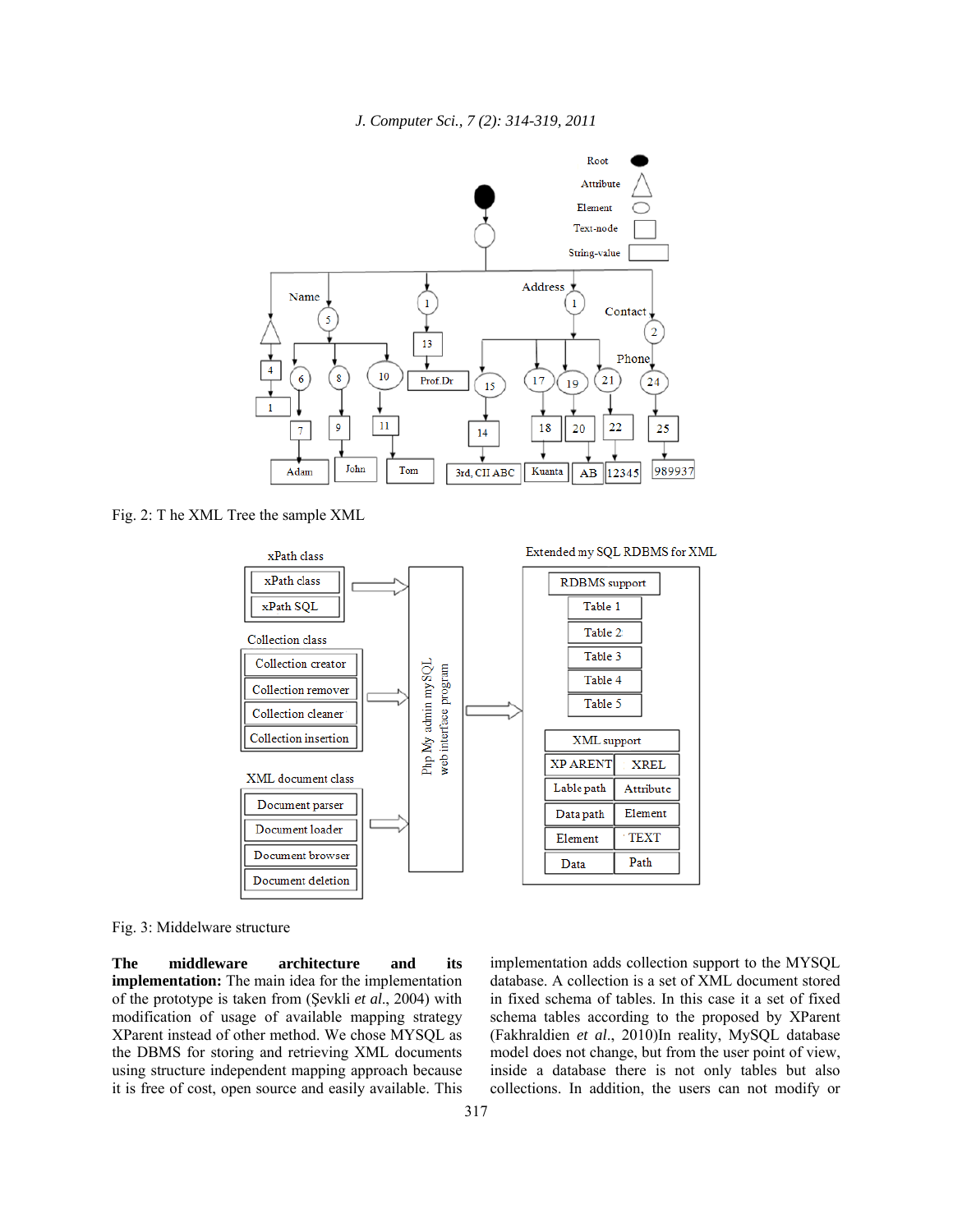access to the tables of collection directly. Users know the existing collection names and types only. They can create, drop or browse collections. The users can insert, browse or delete XML documents into collections. The independent classes in PHP can be created and embedded to PhpMyAdmin program which is a web based interface between MySQL and the users. The PhpMyAdmin program provides all database operations with user friendly web interface. In these Middleware we used two different independent mapping approach methods. There are variations of these methods as well. We chose the XParent and XRel method, because XParent is a four table database schema (LabelPath, DataPath, Element and Data).DataPath keeps parentchild relationalships while XRel does not explicitly stores edges, for data paths. Instead, XRel records containment relationships using the notion of region. Therefore, it needs joints in order to check edge connections .The design objective of this middleware is to provide efficient software that can use commercially available RDBMS to manage XML documents. After the implementation it will become repository for both XML documents and relational data. The Fig. 2 and 3 bellow outlines the architecture of the middleware which adds XML support to the MYSQL database system. The three main classes (Collection, Document, and XPath) can be used to adapt the same interface to other database systems.

## **RESULTS**

 The proposed middleware can be use as an efficient solution with respect to query processing specially recursive XML quires and updating. In comparison to other middleware's which used in storing and querying XML documents in relational database this middleware can act as efficient mediator between XML and r relational database.

 This experimental discusses the result of storage and retrieval time of XML documents and a set of XPath queries using XParent and XRel methods. Comprehensive experiments were conducted to study the performance of XParent, in comparison with other approaches. While among those RDBMS-based approaches, XParent perform significantly better than other model-mapping-based approaches such as Edge and XRel. One observation is that RDBMS-based approaches can outperform special-purpose XML repositories such as Lore and Tamino. All experiments were conducted on p4 350 MHz PC with 1 GB RAM, 40GB hard disk, windows XP using the middleware. Figure 4 presents some sample results of experiments with



Fig. 4: Total Elapsed Time: Xparent Vs. XRel using BENSHO.4

| Table 5: Quires sample |                                          |
|------------------------|------------------------------------------|
| QB1                    | /site/regions/namerica/item[             |
|                        | @id="item12345"]/name                    |
| QB <sub>2</sub>        | /site/open auction/open /bidder[1]/in    |
|                        | crease/                                  |
| QB3                    | /site/open auction/open auction[bidde    |
|                        | r[persone/@person="person6789"]/foll     |
|                        | owingsibling::                           |
|                        | bider[person/@person=person3             |
|                        | 4567"]]/reserve/                         |
| QB4                    | Count(/site/closed auctions/closed auc   |
|                        | $tion[price>=50])$                       |
| QB5                    | Count(/site/regions//items)              |
| QB6                    | Count(/site//descripiti                  |
|                        | /site//annotation/site//email)           |
| QB7                    | /site/regions/*/item[contains(descriptio |
|                        | n,"excellent")/name                      |
| QB8                    | /site/closed auctions/closed auction/a   |
|                        | nnotation/description/parlist/listitem/p |
|                        | arlist/listitem/text/keword/empo         |
| QB9                    | /site/closed auctions/closed auctions[a  |
|                        | nnotation/description/parlist/listitem/p |
|                        | arlist/listitem/text/emph/keword/]/sell  |
|                        | $er/(a)$ person                          |
| QB10                   | /site/people/person/[not(homepage/te     |
|                        | $xt()$ /name/                            |

XParent and XRel using the Benchmark database (with factor 0.4 (BENCH0.4), while table 5 present the ten XPath queries which used for the comparison between the two methods.

 It can be seen that, XParent outperforms XRel for most of the queries. In certain cases, such as QB2, QB4, QB9 and QB10, XParent can be faster than XRel up to 15 times (QB2), for instance.

#### **DISCUSSION**

 From the presented results, the proposed middleware can be use as an efficient way for storing and queering XML data in relational database. This middleware has the following unique features.

 XML data is stored in relational tables according to the XParent mapping-schema, an efficient, modelmapping approach without assistance of DTD.